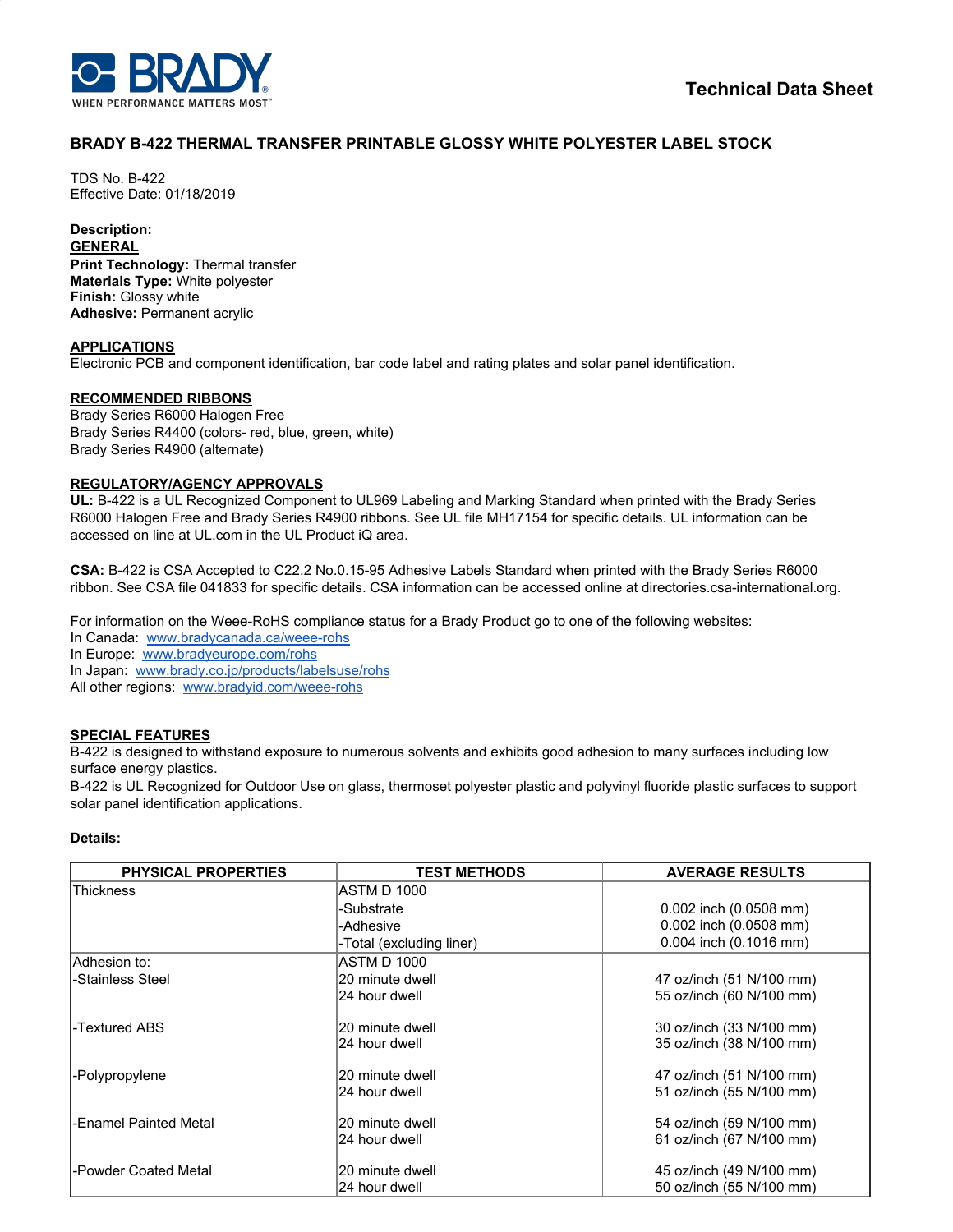| Tack                            | IASTM D 2979        |                                 |
|---------------------------------|---------------------|---------------------------------|
|                                 | Polyken™ Probe Tack | 37 oz (1150 g)                  |
|                                 | 0.5 second dwell    |                                 |
| Tensile Strength and Elongation | ASTM D 1000         |                                 |
|                                 | -Machine            | 45 lbs/inch (788 N/100 mm), 75% |
| Dielectric Strength             | ASTM D 1000         | 7000 Volts                      |
|                                 |                     |                                 |

Performance properties tested on B-422 printed with the Brady Series R4900 and Brady Series R6000 Halogen Free ribbons. Printed samples of B-422 were laminated to aluminum and allowed to dwell 24 hours before exposure to the indicated environments. Unless noted, results are the same for both ribbons.

| PERFORMANCE PROPERTIES     | <b>TEST METHOD</b>                      | <b>TYPICAL RESULTS</b>                  |  |
|----------------------------|-----------------------------------------|-----------------------------------------|--|
| High Service Temperature   | 30 days at 212°F (100°C)                | No visible effect                       |  |
| Low Service Temperature    | 30 days at -40°F (-40°C)                | No visible effect                       |  |
| Humidity Resistance        | 30 days at 100°F (37°C) and 95% R.H.    | No visible effect                       |  |
| <b>UV Light Resistance</b> | 30 days in UV Sunlighter™ 100           | No visible effect                       |  |
| Weatherability             | ASTM G155, Cycle 1                      | No visible effect                       |  |
|                            | 30 days in Xenon Arc Weatherometer      |                                         |  |
| Salt Fog Resistance        | ASTM B 117                              |                                         |  |
|                            | 30 days in 5% salt fog solution chamber | No visible effect                       |  |
| Abrasion Resistance        | Taber Abraser, CS-10 grinding wheels,   | R6000: Print legible after 100 cycles   |  |
|                            | 250 g/arm (Fed. STd. 191A, Method       | R6000 Halogen Free: Print legible after |  |
|                            | 5306)                                   | 100 cycles                              |  |

| <b>PERFORMANCE PROPERTY</b> | <b>CHEMICAL RESISTANCE</b> |
|-----------------------------|----------------------------|
|-----------------------------|----------------------------|

Samples printed with the Brady Series R4900 and Brady Series R6000 Halogen Free ribbons. Samples laminated to aluminum panels and allowed to dwell 24 hours prior to testing. Test conducted at room temperature. Testing consisted of 5 cycles of 10 minute immersions in the specified test fluid followed by a 30 minute recovery period. After final immersion, samples rubbed 10 times with cotton swab saturated with test fluid.

|                                  | <b>SUBJECTIVE OBSERVATION OF VISUAL CHANGE</b> |                                                                   |                                                                   |  |
|----------------------------------|------------------------------------------------|-------------------------------------------------------------------|-------------------------------------------------------------------|--|
| <b>CHEMICAL REAGENT</b>          | <b>EFFECT TO LABEL</b><br><b>STOCK</b>         | R4900                                                             | R6000 Halogen Free                                                |  |
| Methyl Ethyl Ketone              | Slight adhesive ooze                           | No visible effect w/o rub,<br>complete print removal<br>after rub | No visible effect w/o rub,<br>complete print removal<br>after rub |  |
| 1,1,1-Trichloroethane            | Slight adhesive ooze                           | No visible effect w/o rub,<br>complete print removal<br>after rub | Obsolete                                                          |  |
| Toluene                          | Slight adhesive ooze                           | No visible effect w/o rub,<br>complete print removal<br>after rub | No visible effect w/o rub, severe<br>print removal<br>after rub   |  |
| Freon <sup>®</sup> TMS           | No visible effect                              | No visible effect w/o rub, slight<br>print removal after<br>rub   | Obsolete                                                          |  |
| <b>Isopropyl Alcohol</b>         | No visible effect                              | No visible effect                                                 | No visible effect                                                 |  |
| Mineral Spirits                  | No visible effect                              | No visible effect                                                 | No visible effect                                                 |  |
| JP-8 Jet Fuel                    | Slight adhesive ooze                           | No visible effect                                                 | No visible effect                                                 |  |
| ASTM #3 Oil                      | No visible effect                              | No visible effect                                                 | No visible effect                                                 |  |
| Mil 5606 Oil                     | No visible effect                              | No visible effect                                                 | No visible effect                                                 |  |
| Gasoline                         | Slight adhesive ooze                           | No visible effect w/o rub, slight<br>print removal after<br>rub   | No visible effect                                                 |  |
| Skydrol® 500B-4                  | Slight adhesive ooze                           | No visible effect w/o rub,<br>complete print removal<br>after rub | No visible effect w/o rub, severe<br>print removal<br>after rub   |  |
| Super Agitene <sup>®</sup>       | No visible effect                              | No visible effect                                                 | No visible effect                                                 |  |
| <b>BIOACT® EC-7R™</b>            | Slight adhesive ooze                           | No visible effect                                                 | Not tested                                                        |  |
| Deionized Water                  | No visible effect                              | No visible effect                                                 | No visible effect                                                 |  |
| 3% Alconox® Detergent            | No visible effect                              | No visible effect                                                 | No visible effect                                                 |  |
| 10% Sodium Hydroxide<br>Solution | No visible effect                              | No visible effect                                                 | No visible effect                                                 |  |
| 10% Sulfuric Acid<br>Solution    | No visible effect                              | No visible effect                                                 | No visible effect                                                 |  |